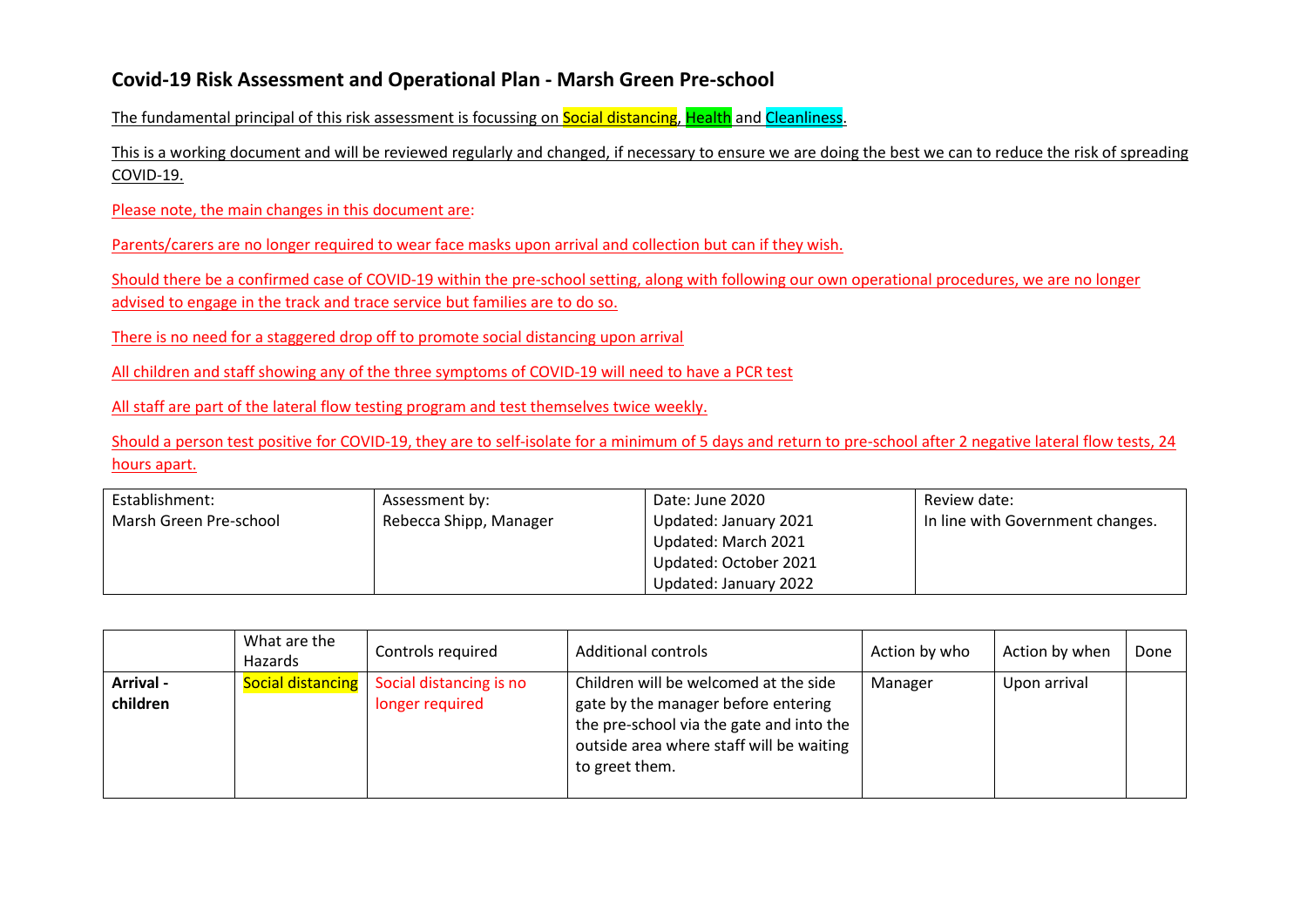|                                                          | <b>Health</b>            | Anyone displaying<br>symptoms of Covid-19 will<br>not be able to enter                                                              | Parents to follow government advice in<br>regard to self-isolating.<br>No admittance if child has been given<br>paracetamol in previous 3 hours. | Parents, Staff               |                                        |  |
|----------------------------------------------------------|--------------------------|-------------------------------------------------------------------------------------------------------------------------------------|--------------------------------------------------------------------------------------------------------------------------------------------------|------------------------------|----------------------------------------|--|
|                                                          | <b>Cleanliness</b>       | Children to wash hands<br>with sanitiser                                                                                            | Hand sanitiser provided by pre-school                                                                                                            | Children                     |                                        |  |
| <b>Arrival - Staff</b>                                   | <b>Social distancing</b> | Social distancing is no<br>longer required                                                                                          |                                                                                                                                                  | Manager/Staff                | Upon arrival                           |  |
|                                                          | <b>Health</b>            | If displaying symptoms of<br>COVID-19 are showing,<br>staff will be sent home.                                                      | Staff to follow government guidance to<br>self-isolate                                                                                           | Manager/Staff                |                                        |  |
|                                                          | <b>Cleanliness</b>       | Staff to wash hands<br>before entering the<br>building                                                                              | Hand sanitiser provided by pre-school                                                                                                            | Manager/staff                |                                        |  |
| <b>Food and</b><br><b>Drinks - staff</b><br>and children | <b>Social distancing</b> | Named water bottle must<br>be brought to pre-school<br>in a named bag along with<br>lunch box.                                      | Lunchbox and water bottle must be<br>independently available to all children                                                                     | Children and<br>staff        | Snack time<br>10/10.15am<br>Lunch Time |  |
|                                                          | <b>Health</b>            | Children will be closely<br>monitored by staff whilst<br>they eat.                                                                  | All staff members every day hold<br>Paediatric first aid qualifications.                                                                         | Children and<br><b>Staff</b> | 12noon                                 |  |
|                                                          | <b>Cleanliness</b>       | Children and staff to wash<br>their hands before and<br>after snack and lunch.                                                      | Staff to wear plastic gloves during lunch<br>hour should a child need help.                                                                      | Children and<br>staff        |                                        |  |
| <b>Indoor Play</b>                                       | <b>Social distancing</b> | Staff to be mindful whilst<br>indoors with a free flow<br>outdoors and encourage<br>children to be outdoors as<br>much as possible. |                                                                                                                                                  | Children and<br><b>Staff</b> | Throughout the<br>session              |  |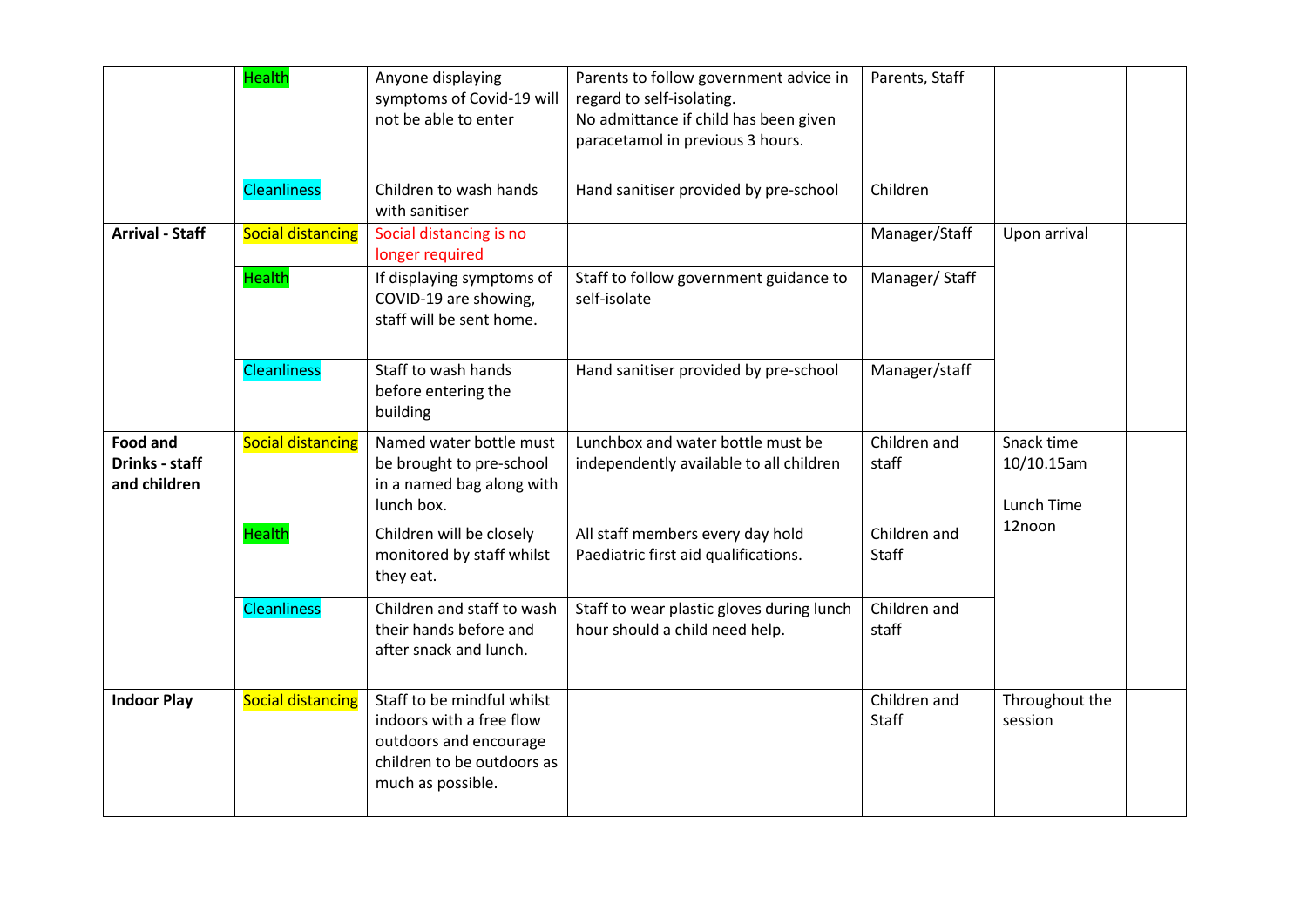|                     | <b>Health</b>            | Children will be closely<br>monitored by staff<br>throughout the session.<br>The hall will be well<br>ventilated whilst in use.  | If anyone in the setting has symptoms<br>of coronavirus (COVID-19): a high<br>temperature, new and persistent cough<br>or a loss of, or change in, normal sense<br>of taste or smell (anosmia), they will<br>need to have a PCR test and should self-<br>isolate until their test result comes<br>back. If the test result is Positive, they<br>will need to carry on self-isolating for at<br>least 5 days days from when their<br>symptoms started. | Children and<br>staff |                           |  |
|---------------------|--------------------------|----------------------------------------------------------------------------------------------------------------------------------|-------------------------------------------------------------------------------------------------------------------------------------------------------------------------------------------------------------------------------------------------------------------------------------------------------------------------------------------------------------------------------------------------------------------------------------------------------|-----------------------|---------------------------|--|
|                     | <b>Cleanliness</b>       | We will be adopting the<br>'catch it, bin it, kill it<br>approach'. Children will<br>be encouraged to wash<br>their hands often. | Bins will be covered, and cleaning<br>stations will be allocated and accessible<br>to all children containing, hand<br>sanitiser, tissues and a bin.                                                                                                                                                                                                                                                                                                  | Children and<br>staff |                           |  |
| <b>Outdoor Play</b> | <b>Social distancing</b> | Children have use of the<br>outdoor area throughout<br>the day.                                                                  |                                                                                                                                                                                                                                                                                                                                                                                                                                                       | Children and<br>Staff | Throughout the<br>session |  |
|                     | <b>Health</b>            | Children will be closely<br>monitored by staff<br>throughout the session.                                                        | If anyone in the setting has symptoms<br>of coronavirus (COVID-19): a high<br>temperature, new and persistent cough<br>or a loss of, or change in, normal sense<br>of taste or smell (anosmia), they will<br>need to have a PCR test and should self-<br>isolate until their test result comes<br>back. If the test result is positive, they<br>will need to carry on self-isolating for at<br>least 5 days days from when their<br>symptoms started. | Children and<br>staff |                           |  |
|                     | <b>Cleanliness</b>       | We will be adopting the<br>'catch it, bin it, kill it<br>approach'. Children will<br>be encouraged to wash<br>their hands often. | Bins will be covered, and cleaning<br>stations will be allocated and accessible<br>to all children containing, hand<br>sanitiser, tissues and a bin.                                                                                                                                                                                                                                                                                                  | Staff and<br>children |                           |  |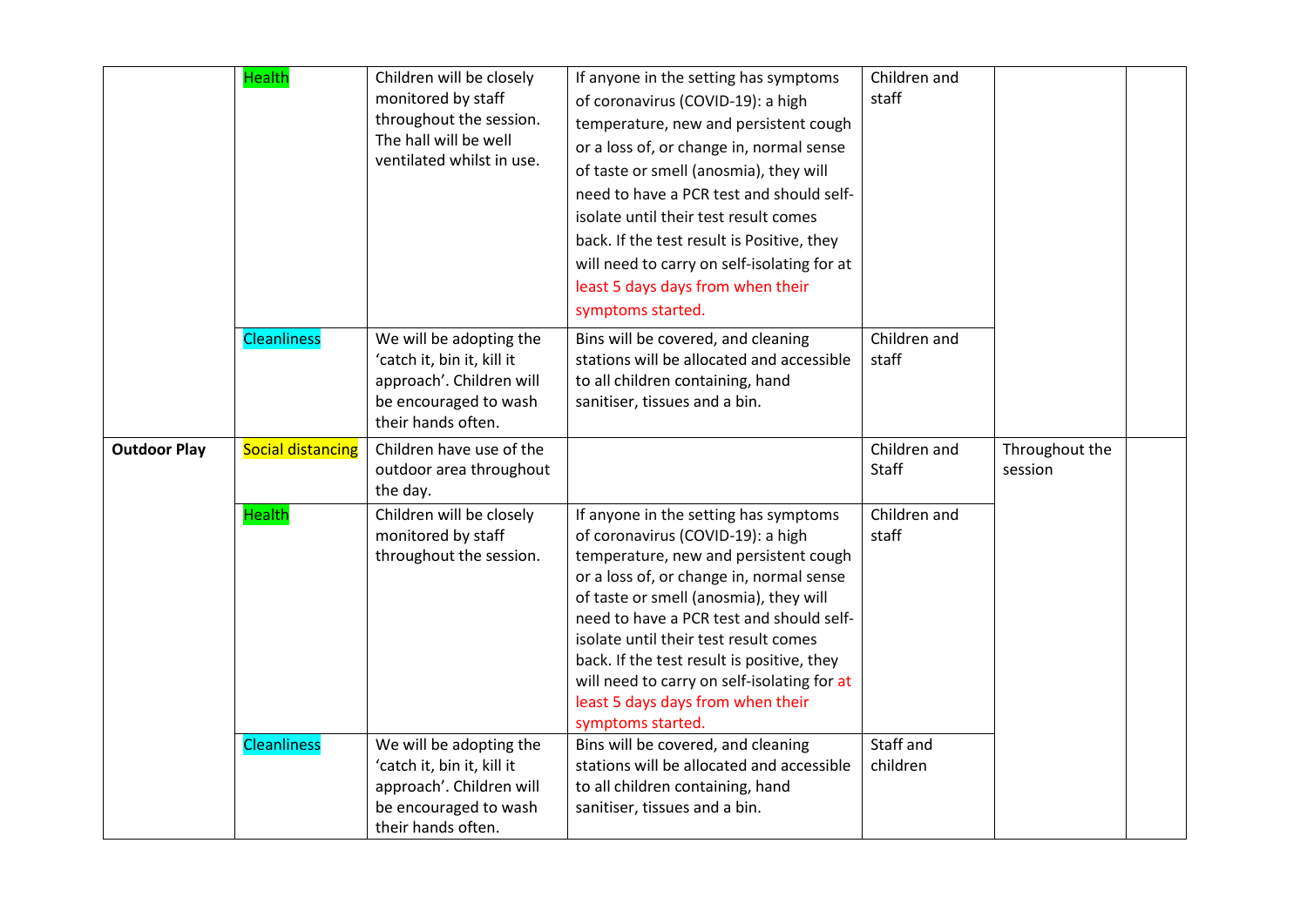| <b>Toilet - Children</b> | <b>Social distancing</b> | There are two toilets<br>within the setting. A<br>member of staff will take<br>one child at a time to the<br>toilet. |                                                                                                                                  | Children/ staff | After each use               |  |
|--------------------------|--------------------------|----------------------------------------------------------------------------------------------------------------------|----------------------------------------------------------------------------------------------------------------------------------|-----------------|------------------------------|--|
|                          | <b>Health</b>            | Children will wash their<br>hands after use of the<br>toilet and put paper<br>towels directly into the<br>bin.       | Paper towels and hand wash are<br>supplied by the pre-school.                                                                    | children        |                              |  |
|                          | <b>Cleanliness</b>       | The toilet will be cleaned<br>after every use by a<br>member of staff.                                               | All rubbish will be bagged and disposed<br>of safely.                                                                            | Staff           |                              |  |
| Toilet - staff           | <b>Social distancing</b> | Children will be<br>monitored by another<br>member of staff whilst<br>said staff goes to the<br>toilet.              | N/A                                                                                                                              | staff           | After each use               |  |
|                          | <b>Health</b>            | Hands will be washed,<br>and paper towels placed<br>directly into the bin.                                           | Paper towels and hand wash are<br>supplied by pre-school.                                                                        | staff           |                              |  |
|                          | <b>Cleanliness</b>       | The toilet will be cleaned<br>after every use.                                                                       | All rubbish will be bagged and disposed<br>of safely.                                                                            | Floater staff   |                              |  |
| Collection -<br>Children | <b>Social distancing</b> | Social distancing is no<br>longer required.                                                                          | Child will be called when parent has<br>arrived and come to the side gate to be<br>handed child and child will be marked<br>out. | Parents/ staff  | 12.00noon,<br>1.00pm, 3.00pm |  |
|                          | <b>Health</b>            | N/A                                                                                                                  | N/A                                                                                                                              | N/A             |                              |  |
|                          | <b>Cleanliness</b>       | Children will be asked to<br>sanitise their hands<br>before leaving the<br>premises with their<br>parent.            | Hand sanitiser available at the gate.                                                                                            | Children        |                              |  |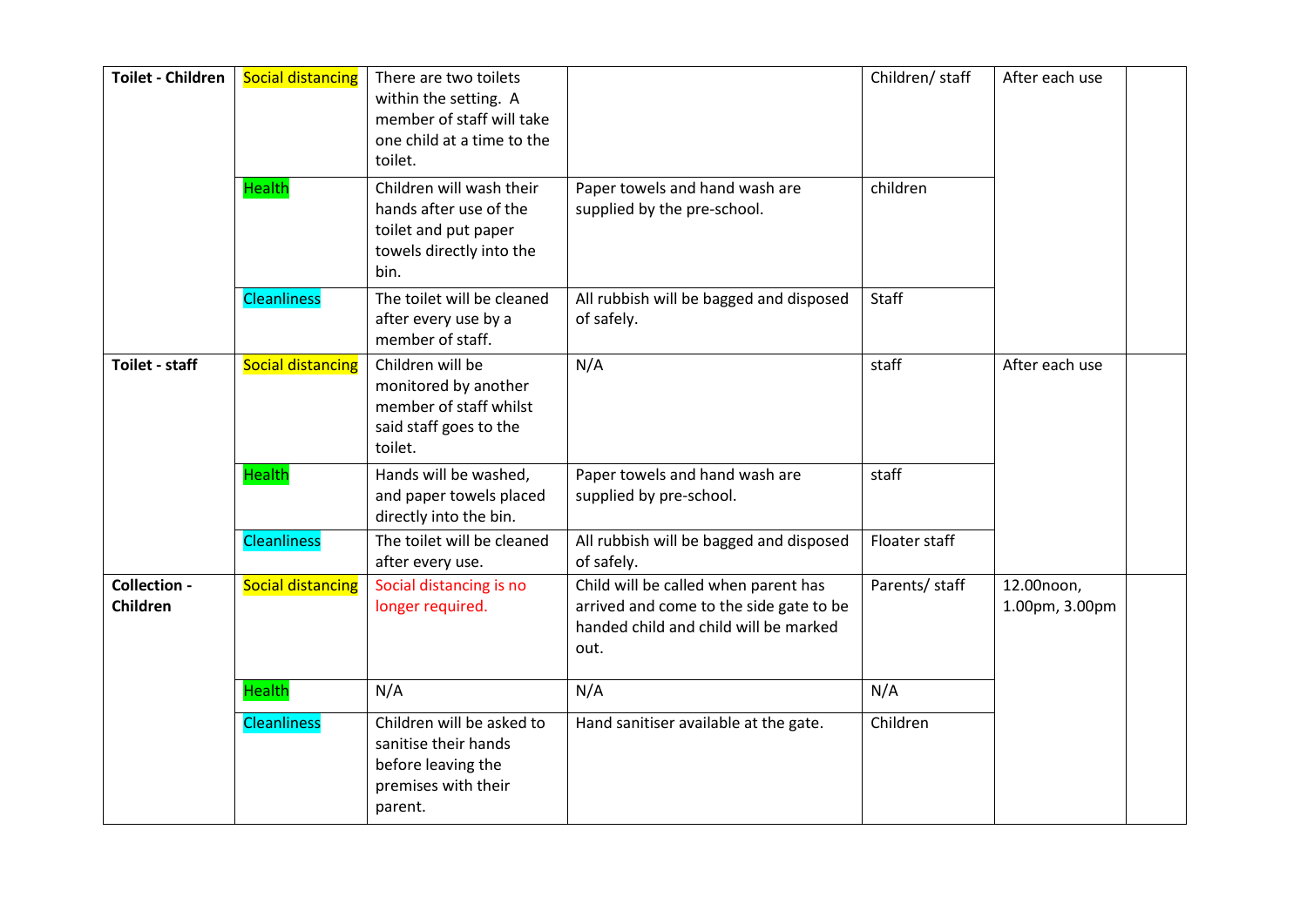| <b>End of Day</b> | <b>Social distancing</b> | Social distancing is no<br>longer required                                                                                                                                                                                                                                                         |                                                                                                                                                                                                                                                                                                                              | Staff          | When all<br>children have<br>left the<br>premises. |  |
|-------------------|--------------------------|----------------------------------------------------------------------------------------------------------------------------------------------------------------------------------------------------------------------------------------------------------------------------------------------------|------------------------------------------------------------------------------------------------------------------------------------------------------------------------------------------------------------------------------------------------------------------------------------------------------------------------------|----------------|----------------------------------------------------|--|
|                   | <b>Health</b>            | Staffs' health will be<br>monitored by<br>Management.                                                                                                                                                                                                                                              | Staff will inform the manager should<br>they or a member of their household<br>show symptoms of COVID-19                                                                                                                                                                                                                     | Staff          |                                                    |  |
|                   | <b>Cleanliness</b>       | All areas inside and out<br>will be cleaned along with<br>all resources available<br>ready for the next<br>session. The toilets will be<br>deep cleaned as well as<br>the kitchen area. The<br>main hall floor will be<br>swept and cleaned with<br>bleach. The carpeted<br>room will be hoovered. | Painting aprons will be taken home and<br>cleaned by staff. Staff will take their<br>tabards home to clean the same way.<br>All frequently touched items will be<br>cleaned ready for the following day.                                                                                                                     | Staff/Manager  |                                                    |  |
| <b>Visits</b>     | <b>Social distancing</b> | Visits from outside<br>organisations will be<br>permitted into the<br>setting, for example,<br>specialist teachers. These<br>will always be pre-<br>arranged.                                                                                                                                      | All visitors will knock on the main door<br>and be welcomed through to the<br>garden by a member of staff where<br>they will clean their hands with hand<br>sanitiser and sign into the visitor's<br>book. Any consultations with staff will<br>be held outdoors weather permitting or<br>indoors in a well-ventilated area. | Visitor        | During every<br>visit                              |  |
|                   | <b>Health</b>            | If the visitor develops<br>symptoms of COVID-19,<br>they will be asked to leave<br>and be advised to follow<br>NHS guidance to self-<br>isolate. Pre-school will<br>follow their own<br>procedure.                                                                                                 | A new appointment will be arranged for<br>a later date after the self-isolation<br>period has ended.                                                                                                                                                                                                                         | Visitor/ staff |                                                    |  |